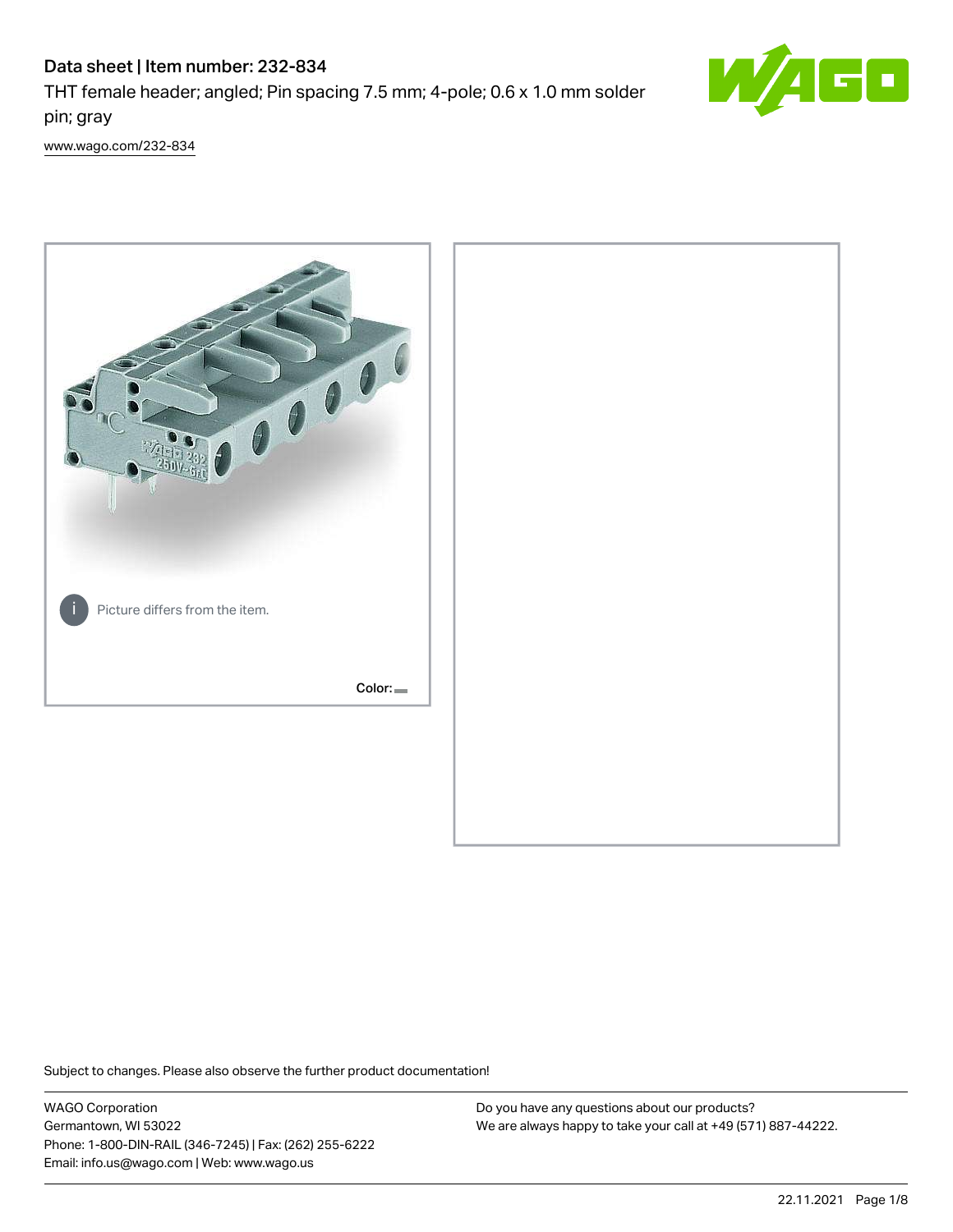W/1EE

Dimensions in mm

 $L =$  (pole no.  $-1$ ) x pin spacing  $+5$  mm  $+ 1.5$  mm

Distance to first solder pin: 2.2 mm

2- to 3-pole female connectors – one latch only

#### Item description

- **Horizontal or vertical PCB mounting via straight or angled solder pins**
- For board-to-board and board-to-wire connections
- $\blacksquare$ Touch-proof PCB outputs
- $\blacksquare$ Easy-to-identify PCB inputs and outputs
- **Now With coding fingers**

Subject to changes. Please also observe the further product documentation!

WAGO Corporation Germantown, WI 53022 Phone: 1-800-DIN-RAIL (346-7245) | Fax: (262) 255-6222 Email: info.us@wago.com | Web: www.wago.us

Do you have any questions about our products? We are always happy to take your call at +49 (571) 887-44222.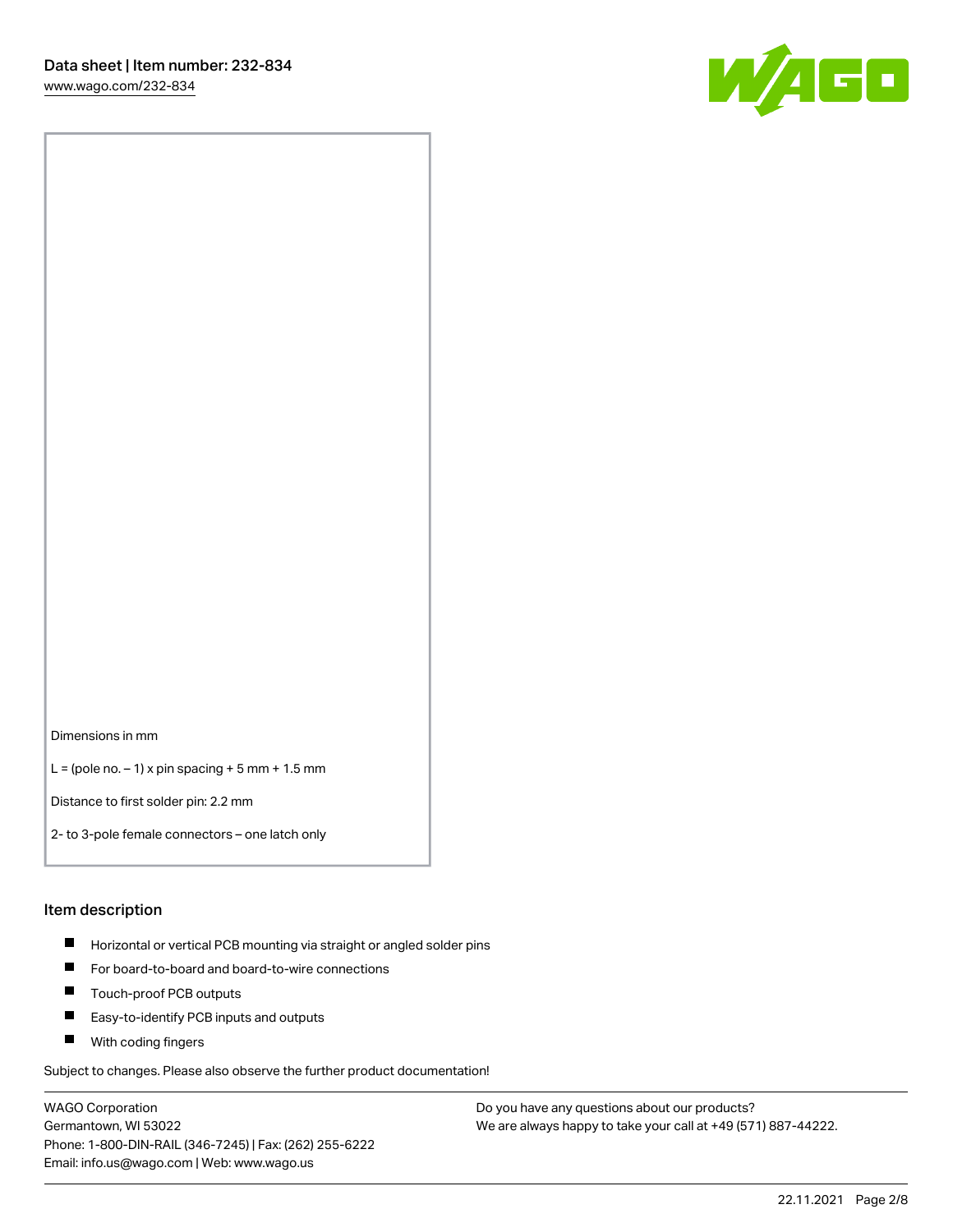

## Data Notes

| Safety information 1 | The <i>MCS – MULTI CONNECTION SYSTEM</i> includes connectors<br>without breaking capacity in accordance with DIN EN 61984. When<br>used as intended, these connectors must not be connected<br>/disconnected when live or under load. The circuit design should<br>ensure header pins, which can be touched, are not live when<br>unmated. |
|----------------------|--------------------------------------------------------------------------------------------------------------------------------------------------------------------------------------------------------------------------------------------------------------------------------------------------------------------------------------------|
| Variants:            | Other pole numbers<br>3.8 mm pin projection for male headers with straight solder pins<br>Gold-plated or partially gold-plated contact surfaces<br>Other versions (or variants) can be requested from WAGO Sales or<br>configured at https://configurator.wago.com/                                                                        |

## Electrical data

### IEC Approvals

| Ratings per                 | IEC/EN 60664-1                                                       |
|-----------------------------|----------------------------------------------------------------------|
| Rated voltage (III / 3)     | 500 V                                                                |
| Rated surge voltage (III/3) | 6 <sub>k</sub> V                                                     |
| Rated voltage (III/2)       | 630 V                                                                |
| Rated surge voltage (III/2) | 6 <sub>k</sub> V                                                     |
| Nominal voltage (II/2)      | 1000V                                                                |
| Rated surge voltage (II/2)  | 6 <sub>k</sub> V                                                     |
| Rated current               | 12A                                                                  |
| Legend (ratings)            | (III / 2) $\triangleq$ Overvoltage category III / Pollution degree 2 |

### UL Approvals

| Approvals per                  | <b>UL 1059</b> |
|--------------------------------|----------------|
| Rated voltage UL (Use Group B) | 300 V          |
| Rated current UL (Use Group B) | 15 A           |
| Rated voltage UL (Use Group D) | 300 V          |
| Rated current UL (Use Group D) | 10 A           |

# Ratings per UL

| Rated voltage UL 1977 | 600 V |
|-----------------------|-------|
| Rated current UL 1977 |       |

| <b>WAGO Corporation</b>                                | Do you have any questions about our products?                 |
|--------------------------------------------------------|---------------------------------------------------------------|
| Germantown, WI 53022                                   | We are always happy to take your call at +49 (571) 887-44222. |
| Phone: 1-800-DIN-RAIL (346-7245)   Fax: (262) 255-6222 |                                                               |
| Email: info.us@wago.com   Web: www.wago.us             |                                                               |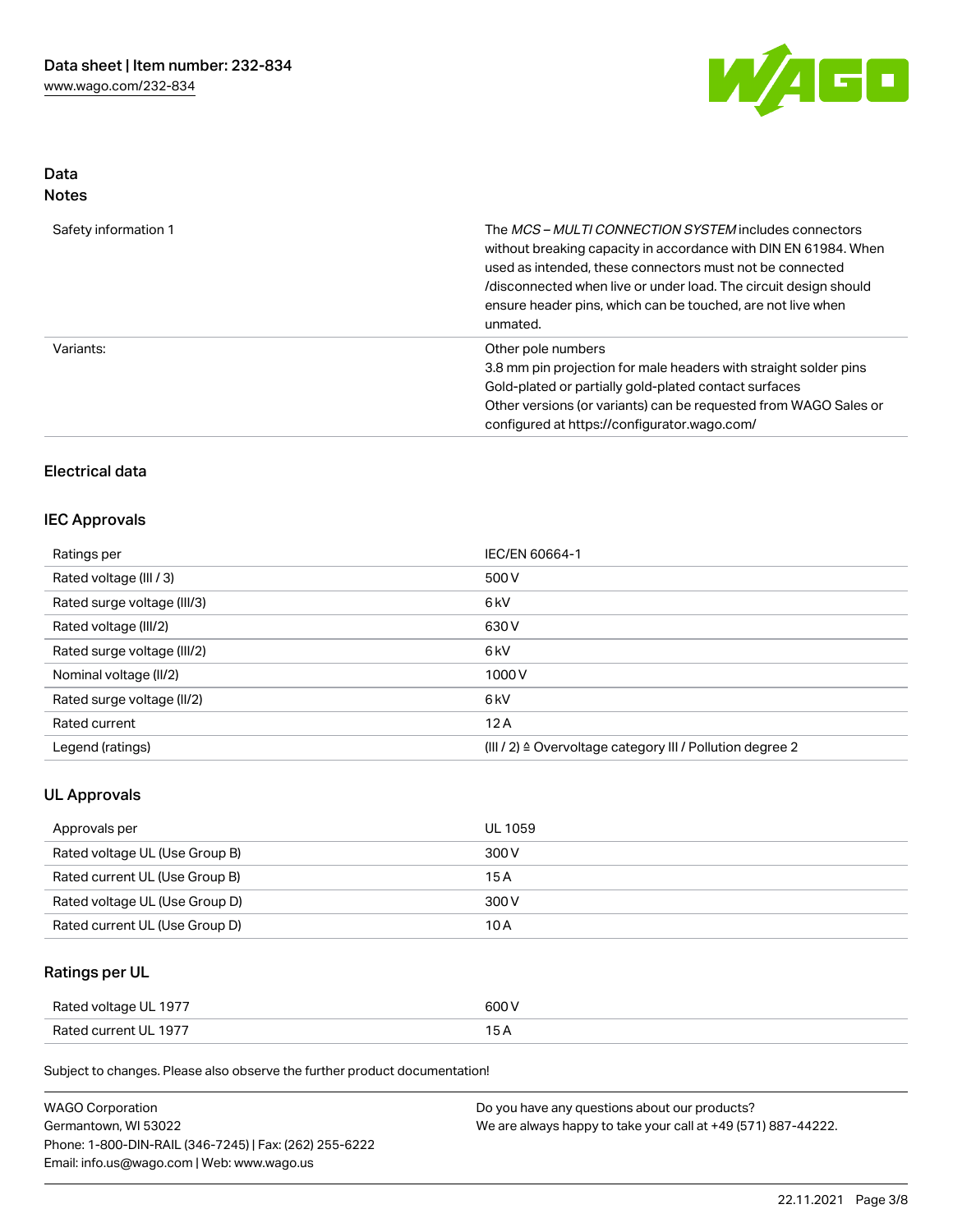

## CSA Approvals

| Approvals per                   | <b>CSA</b>            |
|---------------------------------|-----------------------|
| Rated voltage CSA (Use Group B) | 300V                  |
| Rated current CSA (Use Group B) | 15A                   |
| Rated voltage CSA (Use Group D) | 300V                  |
| Rated current CSA (Use Group D) | 10A                   |
| <b>Connection data</b>          |                       |
| Total number of potentials      | $\overline{4}$        |
| Number of connection types      | 1                     |
| Number of levels                | 1                     |
| <b>Connection 1</b>             |                       |
| Number of poles                 | 4                     |
| Physical data                   |                       |
| Pin spacing                     | 7.5 mm / 0.295 inch   |
| Width                           | 29 mm / 1.142 inch    |
| Height                          | 16.6 mm / 0.654 inch  |
| Height from the surface         | 11.6 mm / 0.457 inch  |
| Depth                           | 18.25 mm / 0.719 inch |
| Caldernin Langth                | E maine               |

| Solder pin length                    | 5 mm                      |
|--------------------------------------|---------------------------|
| Solder pin dimensions                | $0.6 \times 1 \text{ mm}$ |
| Drilled hole diameter with tolerance | $1.3$ $(+0.1)$ mm         |

### Plug-in connection

| Contact type (pluggable connector) | Female header |
|------------------------------------|---------------|
| Connector (connection type)        | for PCB       |
| Mismating protection               | No            |
| Mating direction to the PCB        | 0°            |
| Locking of plug-in connection      | Without       |

## PCB contact

| <b>PCB Contact</b>     |                                            |
|------------------------|--------------------------------------------|
| Solder pin arrangement | over the entire female connector (in-line) |

| <b>WAGO Corporation</b>                                | Do you have any questions about our products?                 |
|--------------------------------------------------------|---------------------------------------------------------------|
| Germantown. WI 53022                                   | We are always happy to take your call at +49 (571) 887-44222. |
| Phone: 1-800-DIN-RAIL (346-7245)   Fax: (262) 255-6222 |                                                               |
| Email: info.us@wago.com   Web: www.wago.us             |                                                               |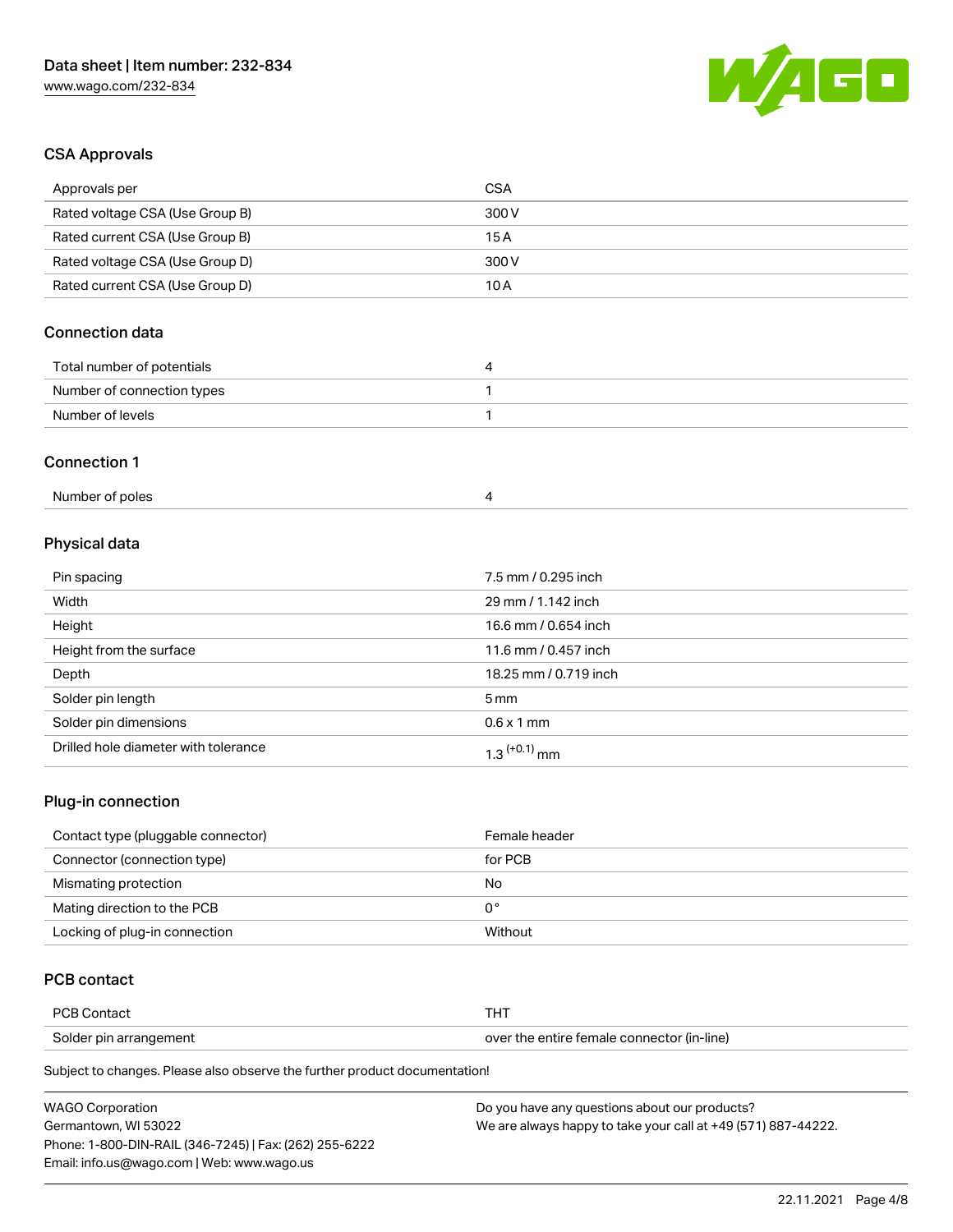[www.wago.com/232-834](http://www.wago.com/232-834)

Number of solder pins per potential 1



### Material data

| Color                       | gray             |
|-----------------------------|------------------|
| Material group              |                  |
| Insulation material         | Polyamide (PA66) |
| Flammability class per UL94 | V <sub>0</sub>   |
| Contact material            | Copper alloy     |
| Contact plating             | tin-plated       |
| Fire load                   | 0.085 MJ         |
| Weight                      | 4.3 <sub>g</sub> |

### Environmental requirements

| Limit temperature range | -60  +85 °Ր<br>___ |
|-------------------------|--------------------|
|-------------------------|--------------------|

### Commercial data

| Product Group         | 3 (Multi Conn. System) |
|-----------------------|------------------------|
| PU (SPU)              | 50 Stück               |
| Packaging type        | box                    |
| Country of origin     | <b>DE</b>              |
| <b>GTIN</b>           | 4044918580069          |
| Customs tariff number | 8536694040             |

### Approvals / Certificates

#### Country specific Approvals

| Logo                | Approval                                            | <b>Additional Approval Text</b> | Certificate<br>name |
|---------------------|-----------------------------------------------------|---------------------------------|---------------------|
|                     | CВ<br>DEKRA Certification B.V.                      | IEC 61984                       | NL-39756            |
| EMA<br><b>INEUR</b> | <b>KEMA/KEUR</b><br><b>DEKRA Certification B.V.</b> | EN 61984                        | 2190761.01          |

#### Ship Approvals

|      |                             |                          | Certificate |
|------|-----------------------------|--------------------------|-------------|
| Logo | Approval                    | Additional Approval Text | name        |
|      | ABS                         | $\sim$                   | 19-         |
|      | American Bureau of Shipping |                          | HG15869876- |

| <b>WAGO Corporation</b>                                | Do you have any questions about our products?                 |
|--------------------------------------------------------|---------------------------------------------------------------|
| Germantown, WI 53022                                   | We are always happy to take your call at +49 (571) 887-44222. |
| Phone: 1-800-DIN-RAIL (346-7245)   Fax: (262) 255-6222 |                                                               |
| Email: info.us@wago.com   Web: www.wago.us             |                                                               |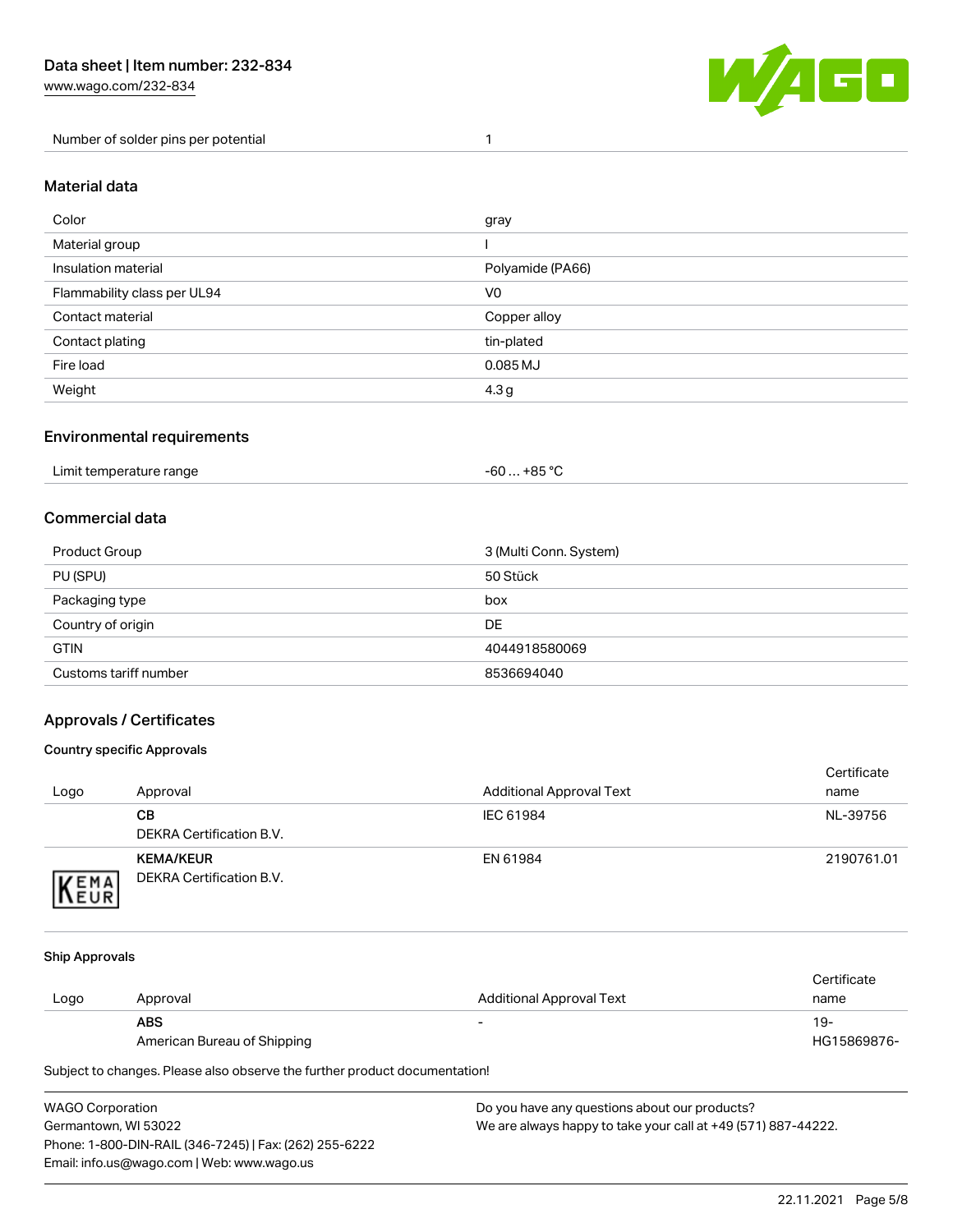



PDA

| ROVED     |                                        |                          |               |
|-----------|----------------------------------------|--------------------------|---------------|
|           | <b>DNV GL</b>                          | $\overline{\phantom{0}}$ | TAE000016Z    |
|           | Det Norske Veritas, Germanischer Lloyd |                          |               |
| THE ARROW | LR<br>Lloyds Register                  | IEC 61984                | 96/20035 (E5) |

#### UL-Approvals

| Logo | Approval                                    | <b>Additional Approval Text</b> | Certificate<br>name |
|------|---------------------------------------------|---------------------------------|---------------------|
| R    | <b>UR</b><br>Underwriters Laboratories Inc. | <b>UL 1059</b>                  | E45172              |
| 8    | <b>UR</b><br>Underwriters Laboratories Inc. | <b>UL 1977</b>                  | E45171              |

## **Counterpart**

SEE AND

| ltem no.731-604<br>1-conductor male connector; CAGE CLAMP®; 2.5 mm <sup>2</sup> ; Pin spacing 7.5 mm; 4-pole; 2,50 mm <sup>2</sup> ; gray                               | www.wago.com/731-604                 |
|-------------------------------------------------------------------------------------------------------------------------------------------------------------------------|--------------------------------------|
| Item no.731-604/019-000<br>1-conductor male connector; CAGE CLAMP®; 2.5 mm <sup>2</sup> ; Pin spacing 7.5 mm; 4-pole; clamping collar;<br>$2,50$ mm <sup>2</sup> ; gray | www.wago.com/731-604<br>$/019 - 000$ |

#### Optional accessories

Testing accessories

| Testing accessories | Item no.: 210-136<br>Test plug; 2 mm Ø; with 500 mm cable                                                                    | www.wago.com/210-136 |
|---------------------|------------------------------------------------------------------------------------------------------------------------------|----------------------|
|                     | Item no.: 231-662<br>Test plugs for female connectors; for 7.5 mm and 7.62 mm pin spacing; 2,50 mm <sup>2</sup> ; light gray | www.wago.com/231-662 |

| <b>WAGO Corporation</b>                                | Do you have any questions about our products?                 |
|--------------------------------------------------------|---------------------------------------------------------------|
| Germantown, WI 53022                                   | We are always happy to take your call at +49 (571) 887-44222. |
| Phone: 1-800-DIN-RAIL (346-7245)   Fax: (262) 255-6222 |                                                               |
| Email: info.us@wago.com   Web: www.wago.us             |                                                               |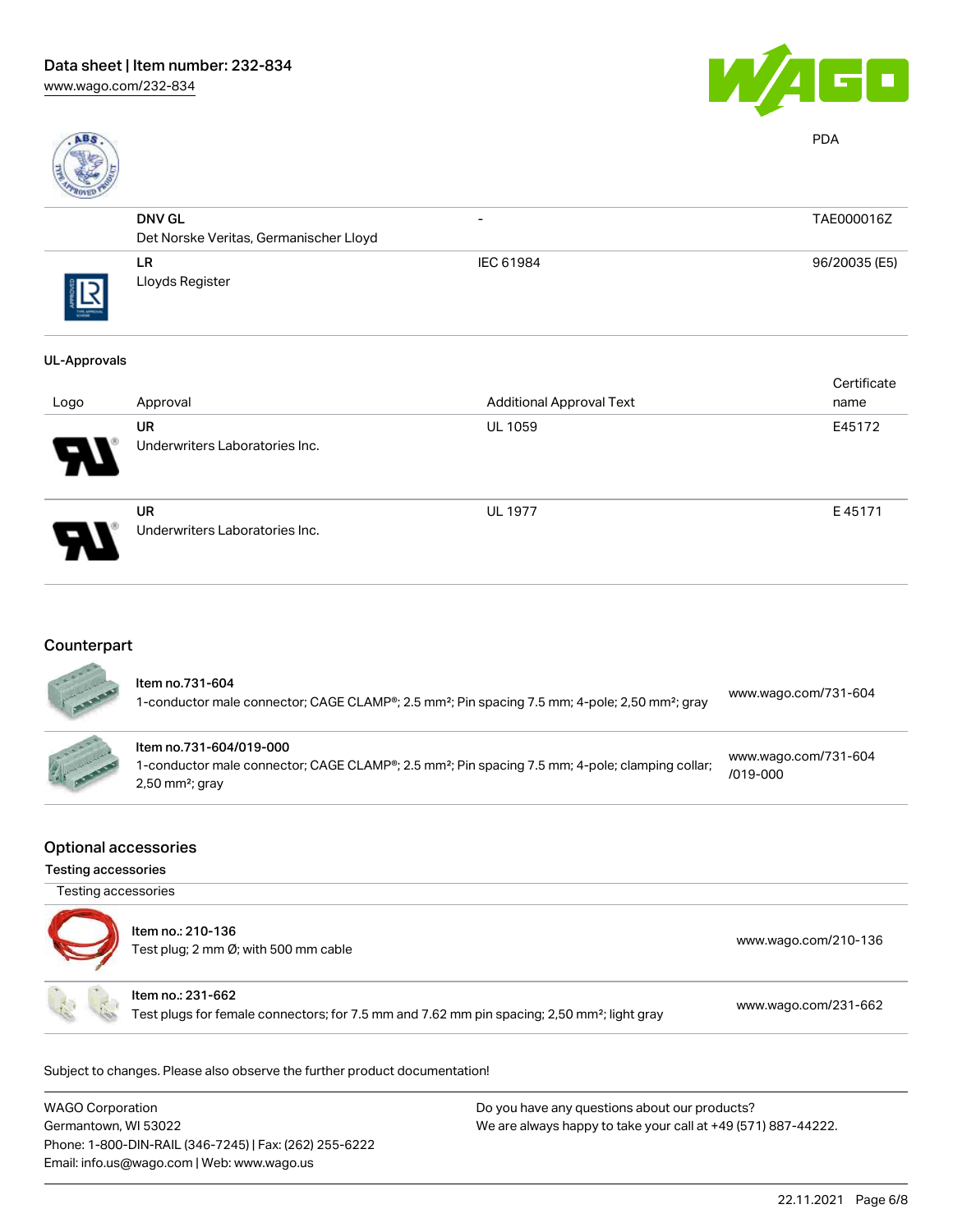

### Downloads Documentation

|                      | <b>Additional Information</b>                                                                                                                                          |            |               |          |
|----------------------|------------------------------------------------------------------------------------------------------------------------------------------------------------------------|------------|---------------|----------|
|                      | Technical explanations                                                                                                                                                 | 2019 Apr 3 | pdf<br>2.0 MB | Download |
| <b>CAD files</b>     |                                                                                                                                                                        |            |               |          |
| CAD data             |                                                                                                                                                                        |            |               |          |
|                      | 2D/3D Models 232-834                                                                                                                                                   |            | <b>URL</b>    | Download |
| <b>CAE</b> data      |                                                                                                                                                                        |            |               |          |
|                      | EPLAN Data Portal 232-834                                                                                                                                              |            | <b>URL</b>    | Download |
| ZUKEN Portal 232-834 |                                                                                                                                                                        |            | <b>URL</b>    | Download |
| <b>PCB Design</b>    |                                                                                                                                                                        |            |               |          |
|                      | Symbol and Footprint 232-834                                                                                                                                           |            | <b>URL</b>    | Download |
|                      | CAx data for your PCB design, consisting of "schematic symbols and PCB footprints",<br>allow easy integration of the WAGO component into your development environment. |            |               |          |
|                      | Supported formats:                                                                                                                                                     |            |               |          |
| ш                    | Accel EDA 14 & 15                                                                                                                                                      |            |               |          |
| ш                    | Altium 6 to current version                                                                                                                                            |            |               |          |
| ш                    | Cadence Allegro                                                                                                                                                        |            |               |          |
| ш                    | DesignSpark                                                                                                                                                            |            |               |          |
| ш                    | Eagle Libraries                                                                                                                                                        |            |               |          |
| П                    | KiCad                                                                                                                                                                  |            |               |          |
| ш                    | Mentor Graphics BoardStation                                                                                                                                           |            |               |          |
| ш                    | Mentor Graphics Design Architect                                                                                                                                       |            |               |          |
| ш                    | Mentor Graphics Design Expedition 99 and 2000                                                                                                                          |            |               |          |
| ш                    | OrCAD 9.X PCB and Capture                                                                                                                                              |            |               |          |
| ш                    | PADS PowerPCB 3, 3.5, 4.X, and 5.X                                                                                                                                     |            |               |          |
| ш                    | PADS PowerPCB and PowerLogic 3.0                                                                                                                                       |            |               |          |
| ш                    | PCAD 2000, 2001, 2002, 2004, and 2006                                                                                                                                  |            |               |          |
| ш                    | Pulsonix 8.5 or newer                                                                                                                                                  |            |               |          |
| H.                   | <b>STL</b>                                                                                                                                                             |            |               |          |
|                      |                                                                                                                                                                        |            |               |          |

Subject to changes. Please also observe the further product documentation!

WAGO Corporation Germantown, WI 53022 Phone: 1-800-DIN-RAIL (346-7245) | Fax: (262) 255-6222 Email: info.us@wago.com | Web: www.wago.us

Do you have any questions about our products? We are always happy to take your call at +49 (571) 887-44222.